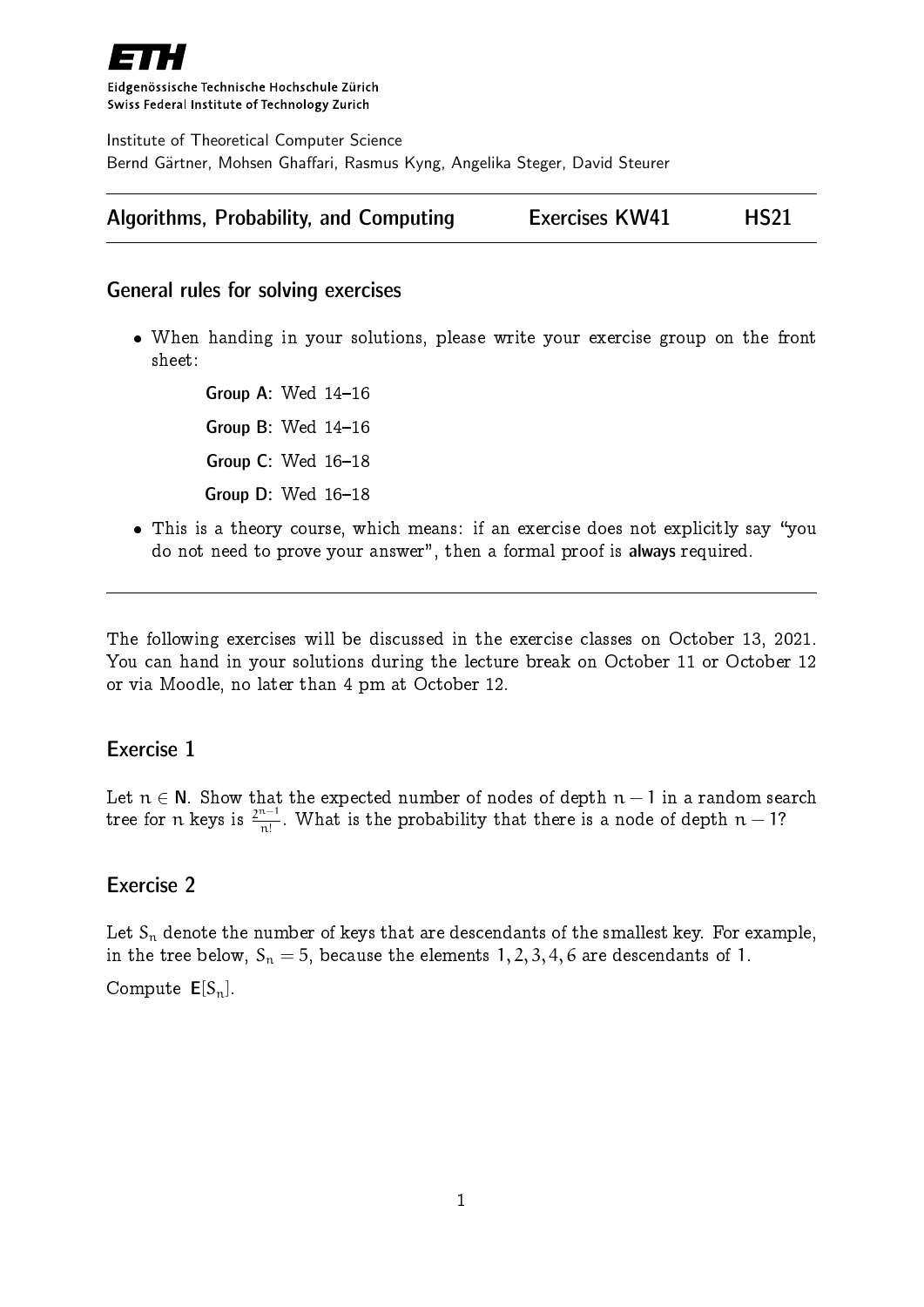

## Exercise 3

Determine closed forms for the following recursively defined series:

(1) For  $n \in \mathbb{N}$ ,  $a_n =$  $\int 1$ , if  $n = 1$ , and  $1 + \frac{1}{n}$  $\frac{1}{n}\sum_{i=1}^{n-1} a_i$ , otherwise. (2) For  $n \in \mathbb{N}$ ,  $b_n =$  $\int 1$ , if  $n = 1$ , and  $2+\sum_{i=1}^{n-1}b_i$ , otherwise. (3) For  $n \in N_0$ ,  $c_n =$  $\int 0$ , if  $n = 0$ , and  $n - 1 + \sum_{i=1}^{n}$  $c_{i-1}+c_{n-i}$  $\frac{1}{2}$ , otherwise. (4) For  $n \in N_0$ ,  $d_n =$  $\int 0$ , if  $n = 0$ , and  $1 + 2 \sum_{i=0}^{n-1} (-1)^{n-i} d_i$ , otherwise. (5) For  $n \in N_0$ ,  $e_n =$  $\int 1$ , if  $n = 0$ , and  $1 + n e_{n-1}$ , otherwise.

## Exercise 4

Let  $n \in N$ . Determine the expected number of leaves in a random search tree for n keys.